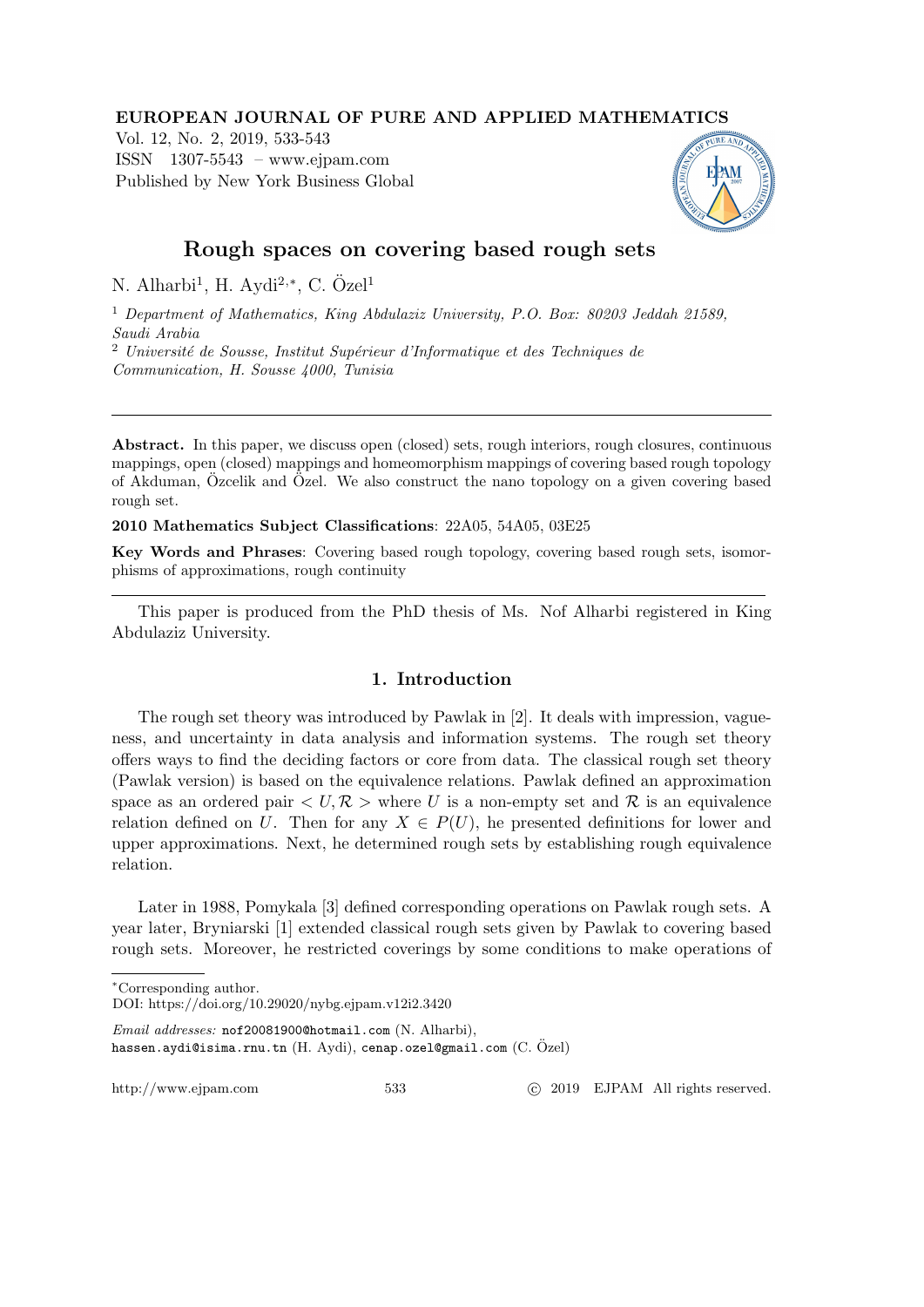Pawlak rough sets, well defined.

• Let U be a non-empty set and C be a family of non-empty subsets of U such that  $\bigcup C = U$ . Then C is called a **covering** of U. Obviously, a partition is indeed a covering of U, so that a covering is an extension of a partition.

• Bryniarski also defined the lower and upper approximations and the boundary region in a similar way as Pawlak. But, instead of using elementary sets (classes), He used the elements of coverings. Let  $X \in P(U)$ . The ordered pair  $(X, X)$  is then the covering based rough set of  $X$ . He also introduced a restricted condition for a covering called an approximation condition. Since we extend the Pawlak operations to the covering based rough sets, these operations may not be well defined.

**Definition 1.** (Bryniarski, 1989) Let U be a set with at least two elements and C be its covering.

• C satisfies the approximation condition  $\iff$  for all  $A, B \subset C$  such that  $A \subset B$ , there exists  $X \subset U$  with  $A = X$  and  $B = \overline{X}$ .

- C is minimal  $\iff$  for all  $K \in C$ , we have  $\bigcup C \setminus \{K\} \neq U$ .
- C is representable  $\iff$  for all  $K \in C$  there exists  $x \in K$  such that for all  $L \in C$  and
- $L \neq K$ , we have  $x \notin L$ . This element  $x \in K$  is called a representative of K.
- C is a well representable if every  $K \in \mathbb{C}$  has at least two distinct representatives.
- C is called an exact  $\iff$  for all  $A \subset C$ ,  $A = \{K \in C, K \subset \cup A\}.$

**Theorem 1.** [1] Let C be a covering, then the following conditions are equivalent:

- $(i)$  C is minimal;
- (*ii*) C is representable;
- (iii)  $C$  is exact.

**Theorem 2.** [1] For a covering C of the universe U, the following conditions are equivalent:

- $(i)$  C is well representable;
- (ii) C satisfies the approximation condition.

We can say that an ordered pair  $(U, C)$  is a **covering approximation space** if C satisfies one condition of Theorem 2.

Let  $(U, C)$  be a covering approximation space and  $X, Y \in P(U)$ . Then the operations ∨, ∧ and complement on the rough sets are defined in the following:

(i)  $X \vee Y = (X \vee Y, \overline{X} \vee \overline{Y});$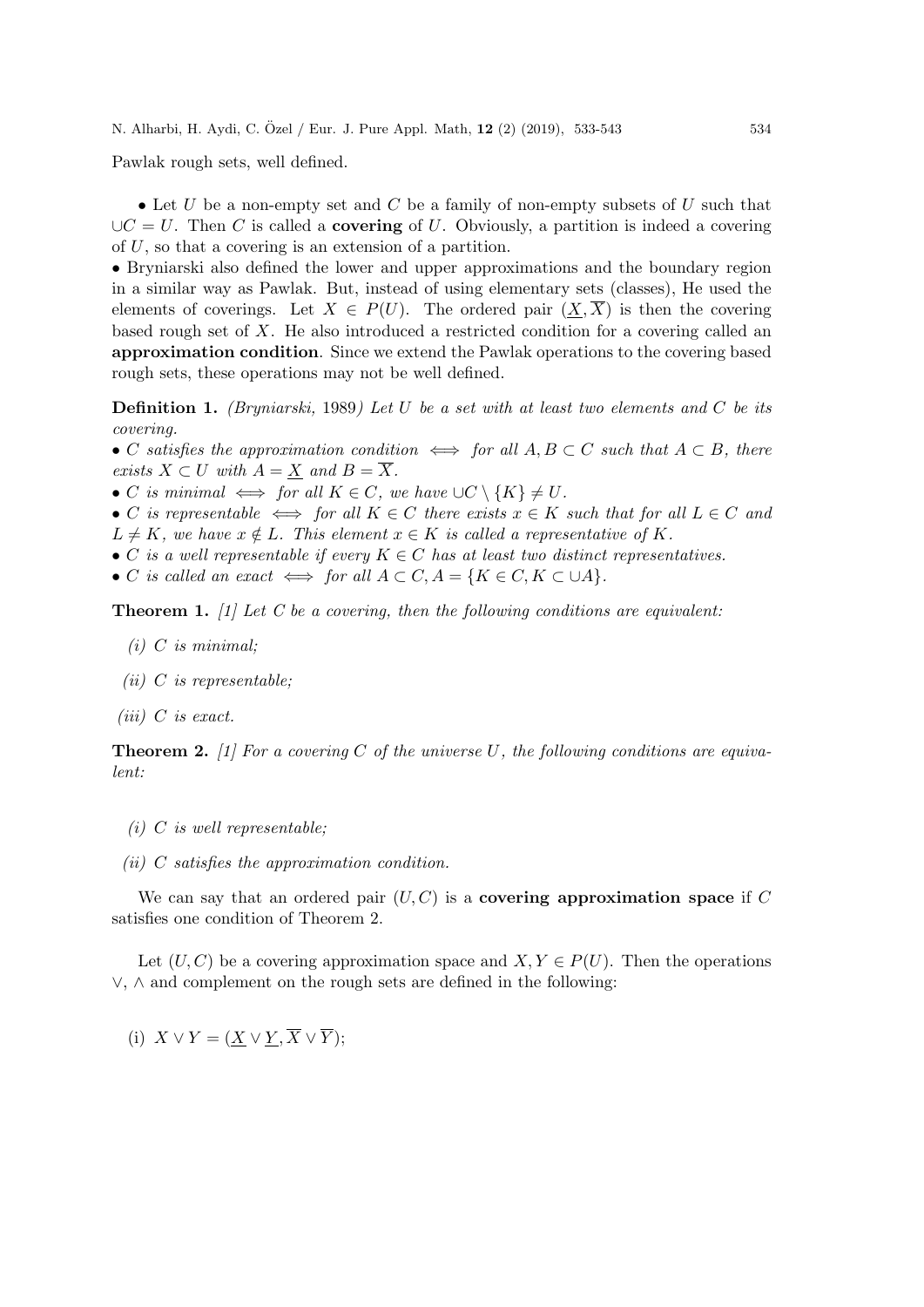(ii) 
$$
X \wedge Y = (\underline{X} \wedge \underline{Y}, X \wedge Y);
$$

(iii)  $X^c = (C \setminus \overline{X}, C \setminus X).$ 

Note that the union and intersection are about classes, not elements in the classes.

A rough set X is **exact** if  $X = \overline{X}$ . The family of all rough sets of elements belonging to  $P(U)$  is called a rough set of the first order. This family is a distributive lattice with operations ∨ and ∧. Also, it satisfies De Morgan laws with operations ∨ and ∧ and complement. In addition, the set of all rough exact sets with operations ∨, ∧ and complement forms a Boolean algebra [1].

**Proposition 1.** [1] If  $(U, C)$  is a covering approximation space and A and B are subsets of U, then

- (i)  $A \subseteq A \subseteq \overline{A}$ ;
- (ii)  $\emptyset = \overline{\emptyset} = \emptyset$ :
- (iii)  $U = \overline{U} = U$ ;
- (iv)  $\overline{A \vee B} = \overline{A} \vee \overline{B}$ :
- (v)  $\overline{A \wedge B} \subset \overline{A} \wedge \overline{B}$ :
- (vi)  $A \wedge B = A \wedge B$ .
- (vii)  $A \vee B \subseteq A \vee B$ ;
- (viii) If  $A \subseteq B$ , then  $A \subseteq B$  and  $\overline{A} \subseteq \overline{B}$ ;
	- (ix)  $\underline{A}^c = (\overline{A})^c$ , and  $\overline{A}^c = (\underline{A})^c$ ;
	- $(x) \overline{\overline{A}} = (\overline{A}) = \overline{A};$
- (xi)  $\underline{A} = \overline{(\underline{A})} = \underline{A}.$

**Definition 2.** [5] Let  $(U, C)$  be a covering approximation space and  $X = (\underline{X}, \overline{X})$  be a covering based rough set. The collection  $\tau$  consisting of rough subsets of  $X = (\underline{X}, \overline{X})$  is called a covering based rough topology on  $X = (X, \overline{X})$  if the following conditions are satisfied:

- (i)  $\emptyset, X = (X, \overline{X}) \in \tau$ ;
- (ii)  $\tau$  is closed under a finite intersection;
- (iii)  $\tau$  is closed under an arbitrary union.

In 2015, Akduman, Özcelik and Özel  $[4]$  constructed a topology on classical rough sets. They called it a rough topological space. Also, they defined a topology on a given covering based rough set.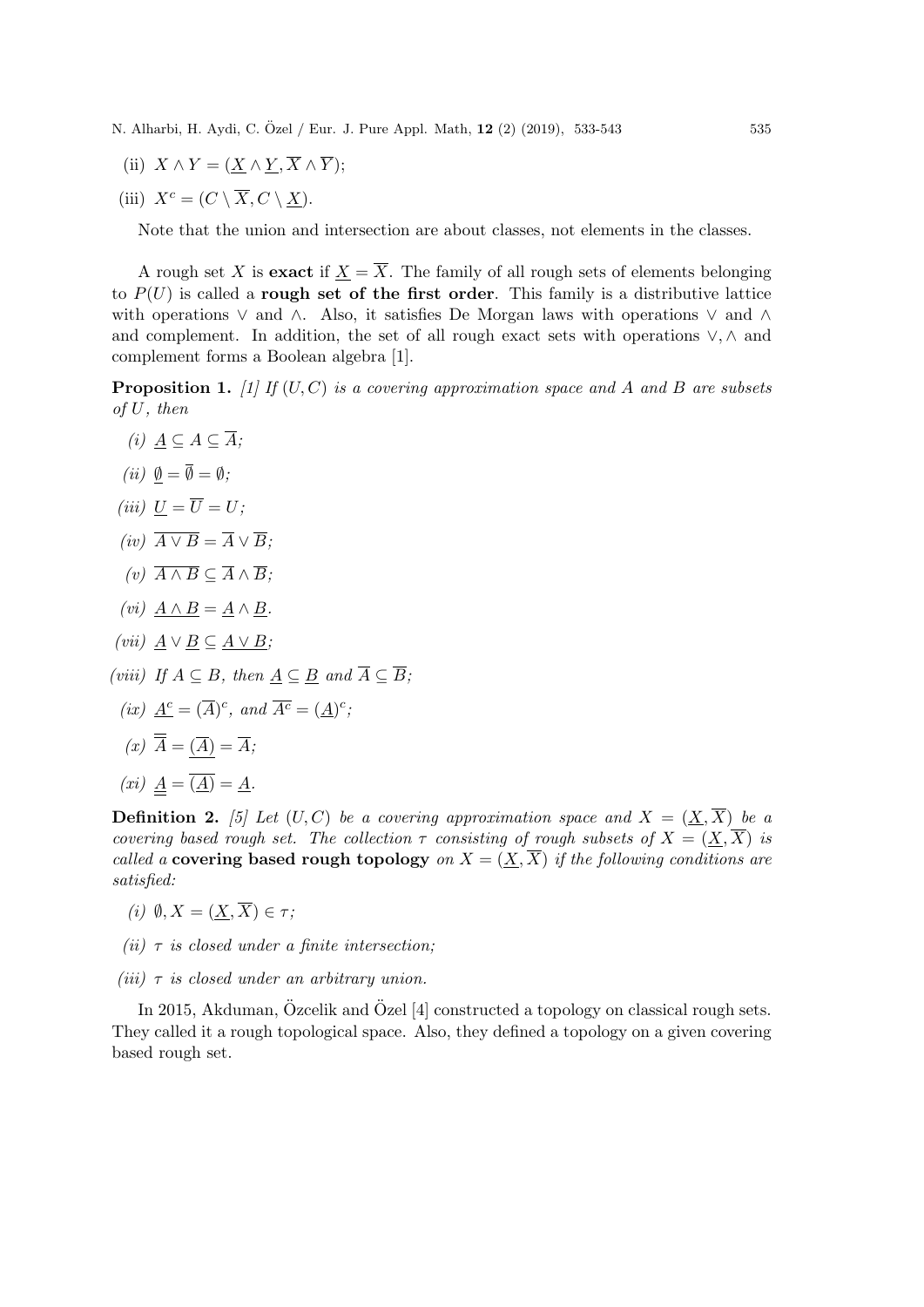# 2. Main results

To define open and closed sets on a covering based rough topology, we need the next result.

**Theorem 3.** [1] For every covering approximation space  $(U, C)$ , there exists a one-to-one mapping of the set of all pairs  $(A, B)$  such that  $A \subset B \subset C$  onto the set of all rough sets of the first order defined as  $(A, B) = X \iff A = \underline{X}$  and  $B = \overline{X}$ , where  $X \subseteq U$ .

Let  $Y \subseteq U$  be a rough open set in a covering based rough space  $(X, \tau)$ , then there exist  $A, B \subset U$  such that  $A \subset B \subset C$  with  $\underline{Y} = A$ ,  $\overline{Y} = B$ ,  $A \subseteq \underline{X}$  and  $B \subseteq \overline{X}$ .

To define closed sets in  $X$ , we define the rough complement of any rough open set with respect to the rough set X. If  $Y = (\underline{Y}, \overline{Y})$  is a rough open set in X, then  $Y^c = (\underline{X}\backslash \overline{Y}, \overline{X}\backslash \underline{Y})$ is a closed set in the covering based rough space  $(X, \tau)$  such that  $\underline{X}\backslash Y \subseteq \underline{X}$  and  $X\backslash \underline{Y} \subseteq X$ .

Similarly as the classical rough topology, we can define strong and weak elements for any covering based rough topology. Then we can apply a neighborhood for strong (resp. weak) element and strong ( resp. weak) interior and strong (resp. weak) exterior point in similar way.

However, Bryniarski [1] defined an exact element of a rough set as a nonempty subset of the set of representatives of some class  $K \in \mathbb{C}$  or the whole class K.

**Definition 3.** [1] Let  $\langle U, C \rangle$  be an approximation space. An element of a rough set of the first order is defined as follows: for all  $X, Y \in P(U)$ ,  $Y \in X_c \iff Y \neq \emptyset$ ,  $Y_C \subset X_C$ and there exists  $K \in C$  such that  $\overline{Y} = \{K\}.$ 

We are ready to introduce a rough exact neighborhood of an exact element. Let Y be an exact element in the covering based rough space  $X$  and  $A$  be a covering based rough open set in X. Then A is a rough exact neighborhood of Y if  $Y_C \subseteq A$ , that is, the exact element Y is included in A roughly.

**Definition 4.** Let  $(X, \tau)$  be a covering based rough space, where  $X \subseteq U$ . For  $A \subseteq X$ ,

- (i) the covering based rough interior of the set A is defined as the union of all covering based rough open subsets contained in A. It is denoted by  $\text{cint}(A)$  or  $A^\circ$ ;
- (ii) the covering based rough closure of the set A is defined as the intersection of all covering based rough closed subsets containing A. It is denoted by  $cl(A)$ ;
- (iii) the exact interior point of a subset A is an element  $Y \in X_C$  having a rough exact neighborhood V such that  $Y \in V \subseteq A$ ;
- (iv) the exact exterior point of a subset A is an element  $Y \in X_C$  having a rough exact neighborhood V such that  $Y \in V \subseteq A^c$ .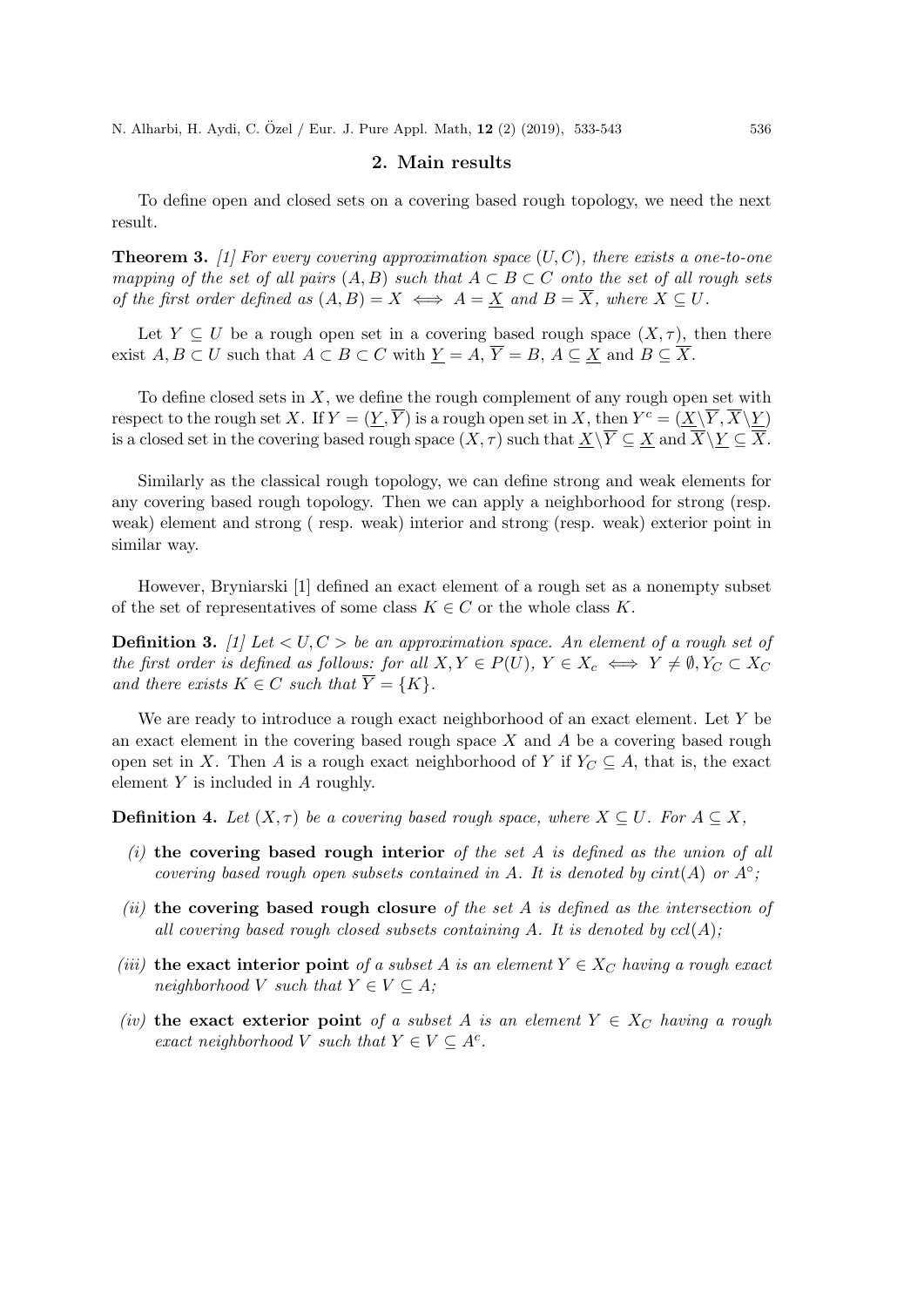**Example 1.** Let  $U = \{a, b, c, d, e\}$  and  $C = \{\{a, b, e\}, \{c, d, e\}\}\$ . Clearly,  $\bigcup C = U$  and the covering  $C$  is well representable, so it satisfies an approximation condition. Assume that  $X = \{a, e, d\}$ , then

$$
\underline{X} = \emptyset,
$$

and

$$
\overline{X} = \{\{a, b, e\}\{c, d, e\}\}.
$$

Define  $\tau_C = \{X = (\underline{X}, \overline{X}), \exists (\emptyset, \emptyset), \{a\}, \{d\}\}\$ , then  $\tau_C$  is a covering based rough space, where the approximations of each rough open set are as follows:

$$
\{a\} = \emptyset, \overline{\{a\}} = \{\{a, b, e\}\},\
$$

and

$$
\underline{\{d\}} = \emptyset, \overline{\{d\}} = \{\{c, d, e\}\}.
$$

Exact elements of this covering based rough topology are  $\{a\}, \{d\}, \{e\}, \{a, e\}, \{a, d\}$ ,  ${e, d}, {a, e, d},$  which satisfy the condition in Definition 3.

**Proposition 2.** Let  $(U, C)$  be a covering approximation space and  $X \subseteq U$  be such that  $(X, \tau)$  is a covering based rough topology. Suppose A and B are subsets of X.

- (i) If  $A \subseteq B$ , then  $A^{\circ} \subseteq B^{\circ}$ ;
- (ii) If  $A \subseteq B$ , then  $ccl(A) \subseteq ccl(B)$ ;
- (iii)  $(A \wedge B)^\circ = A^\circ \wedge B^\circ;$
- (iv)  $A^{\circ} \vee B^{\circ} \subseteq (A \vee B)^{\circ}$ ;
- (v)  $ccl(A \vee B) = ccl(A) \vee ccl(B);$
- (vi)  $ccl(A) \wedge ccl(B) \subseteq ccl(A \wedge B)$ .

Proof.

(i) We know that  $A^\circ \subseteq A$  and  $B^\circ \subseteq B$ . But  $A \subseteq B$ , so

 $\underline{A}^{\circ} \subseteq \underline{A} \subseteq \underline{B},$ 

$$
\overline{A^{\circ}} \subseteq \overline{A} \subseteq \overline{B}.
$$

Thus,  $A^\circ \subseteq B$ . By definition of interior of B as the biggest rough open set contained in  $B, A^{\circ} \subseteq B^{\circ}$ .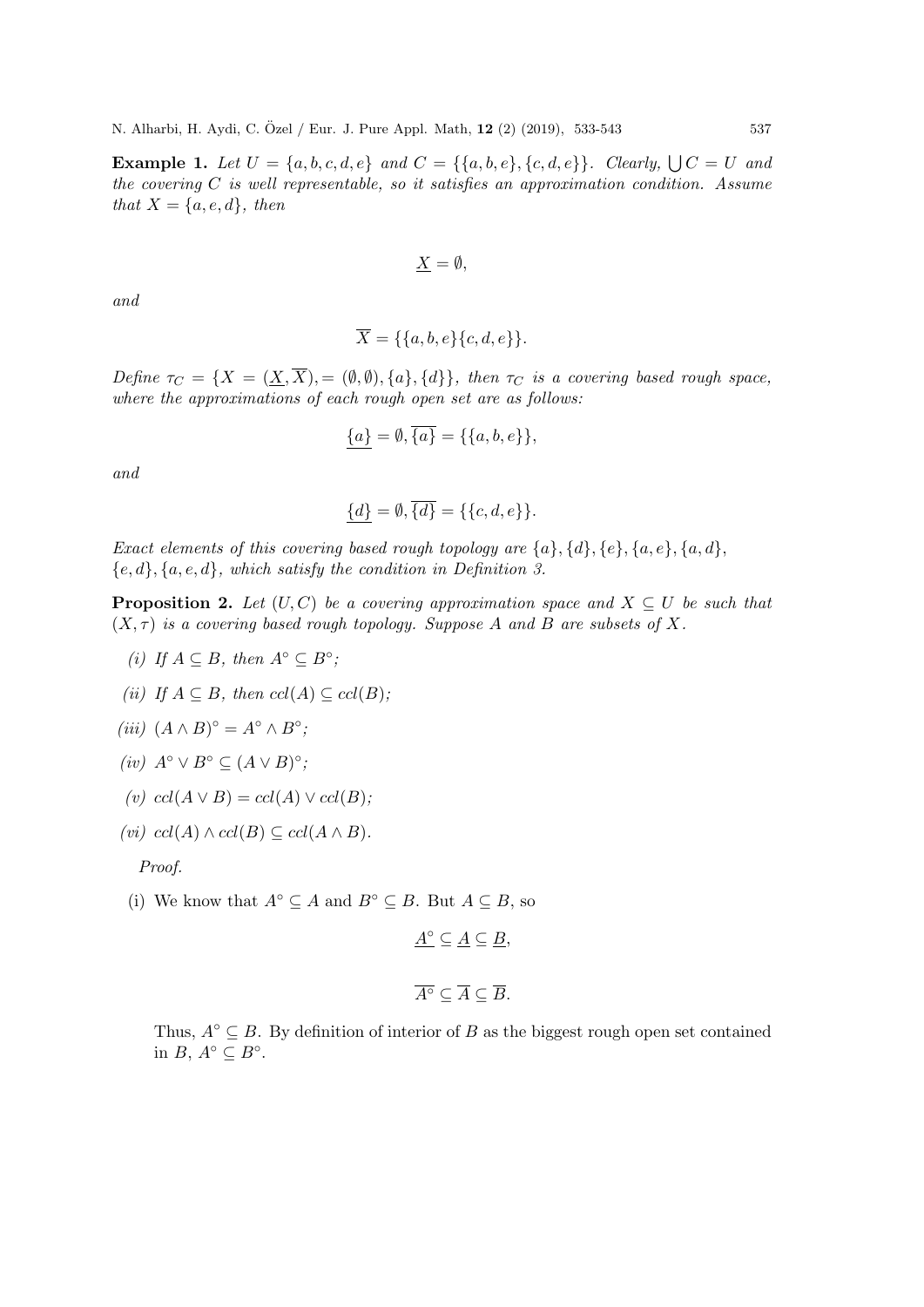(ii) We have  $A \subseteq \text{ccl}(A)$  and  $B \subseteq \text{ccl}(B)$ . Hence

$$
\underline{A} \subseteq \underline{ccl(A)}, \overline{A} \subseteq \underline{ccl(A)},
$$

$$
\underline{B} \subseteq \operatorname{ccl}(B), \overline{B} \subseteq \overline{\operatorname{ccl}(B)}.
$$

As  $A \subseteq B$ , by definition of closure of A, we get

$$
\underline{ccl(A)} \subseteq \underline{ccl(B)}, \overline{ccl(A)} \subseteq \overline{ccl(B)}.
$$

Hence  $ccl(A) \subseteq ccl(B)$ .

Rest items are similar to the classical case.

# Subspaces

The inclusion operation on covering based rough sets  $X$  and  $Y$  is defined by

$$
Y \subseteq_C X \iff \underline{Y} \subseteq \underline{X},
$$

and

 $\overline{Y} \subset \overline{X}$ .

Let  $(U, C)$  be a covering approximation space. Suppose that Y and X are elements of the power set of U such that  $Y \subseteq_C X$ . Our aim is to define topological subspaces of a covering based rough topology. Following [1], the set of all rough sets of the first order with operations  $\vee$  and  $\wedge$  is a distributive lattice, where

$$
\vee_i (V_i \wedge Y) = (\vee_i V_i) \wedge Y,
$$
  

$$
\wedge_i (V_i \vee Y) = (\wedge_i V_i) \vee Y.
$$
 That is,  $V_i$  and  $Y$  are rough sets. Then

$$
\forall_i (\underbrace{V_i \land Y}_{\lambda} ) = \underbrace{\vee_i (V_i)}_{\lambda_i} \land \underbrace{Y}_{\lambda},
$$

$$
\land_i (\underbrace{V_i \lor Y}_{\lambda} ) = \underbrace{\wedge_i (V_i)}_{\lambda_i} \lor \underbrace{Y}_{\lambda_i},
$$

$$
\forall_i (\overline{V_i \land Y}) = \overline{\vee_i (V_i)} \land \overline{Y}_{\lambda_i}.
$$

and

$$
\wedge_i(\overline{V_i \vee Y}) = \overline{\wedge_i(V_i)} \vee \overline{Y}.
$$

Therefore, we can define covering based rough subspaces.

**Definition 5.** Suppose  $(U, C)$  be a covering approximation space. Let  $(X, \tau)$  be a covering based rough topology with the rough set  $Y \subseteq X$ . Define  $\tau' = \{V \wedge Y : V \in \tau\}$ . Then  $(Y, \tau')$ is a covering based rough subspace of  $(X, \tau)$ .

The intersection of Y with all covering rough open sets in  $\tau$  induces a topology space on Y .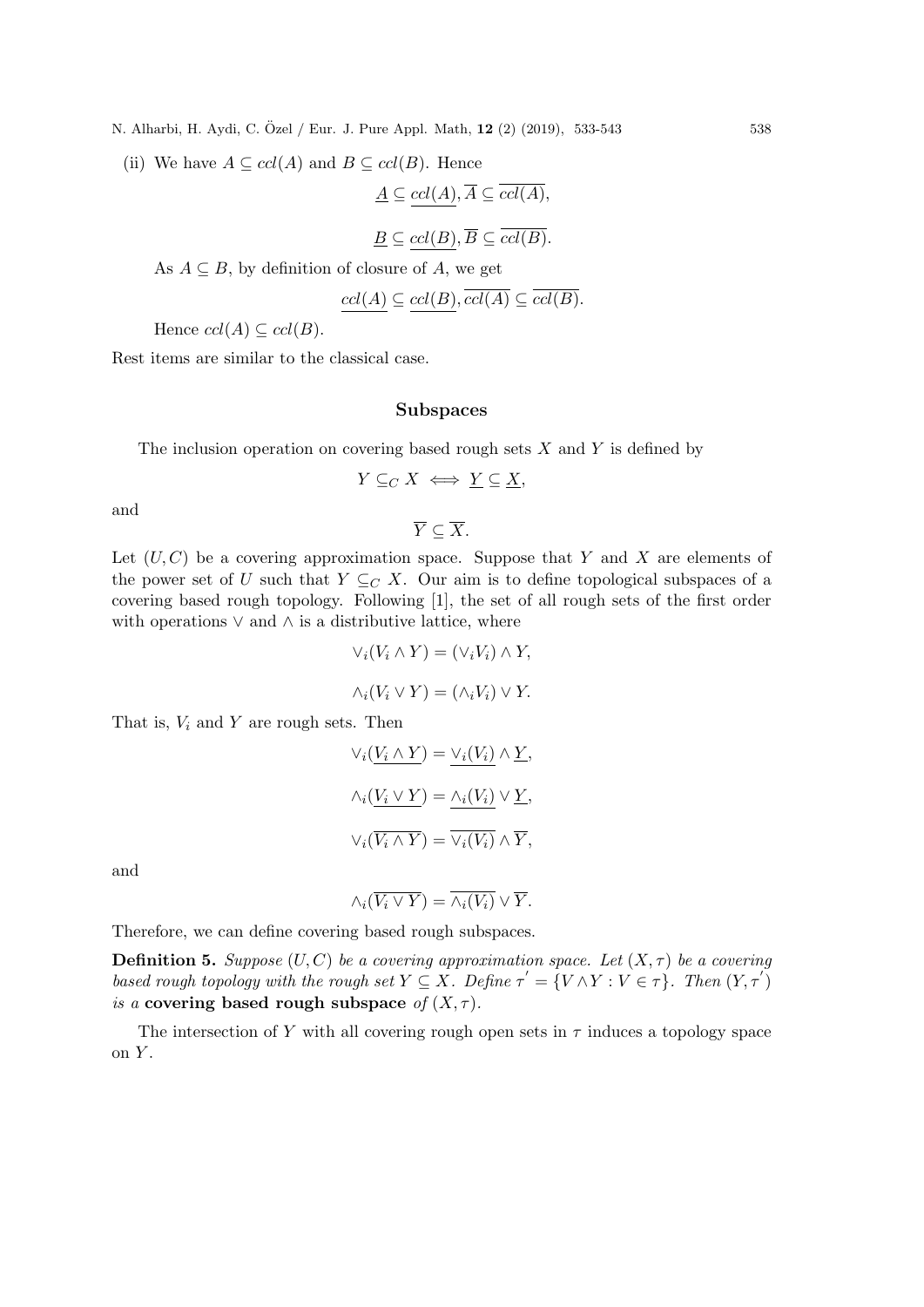# Exact base and exact subbase of covering based rough space

A base for a covering based rough space  $(X, \tau)$  is a collection of covering based rough open sets, that are, subsets of  $X$  satisfying the following fact: for every rough open set  $Y_C = (\underline{Y}, \overline{Y})$  and for every exact element  $Y \in Y_C$ , there exists a basic open set  $B = (\underline{B}, \overline{B})$ of that collection such that  $Y \in B \subseteq Y_C$ , i.e.,  $B \subseteq Y$  and  $\overline{B} \subseteq \overline{Y}$ .

Now, we will give a result related to a characterization of the base in the covering based rough topology on rough sets.

**Proposition 3.** Let  $\mathcal{B} = \{(A, B); A \subseteq B, B \in C, A \subseteq \underline{X} \wedge B \subseteq \overline{X}\}\$  be a collection of covering based rough open subsets of  $X$ . Then  $\mathcal B$  satisfies the following two conditions:

- (i) For every  $Y \in X_C$ , there exists  $(A, B) \in \mathcal{B}$  such that  $Y \in (A, B)$ ;
- (ii) For any  $(A_1, B_1), (A_2, B_2) \in \mathcal{B}$  and every element  $Y \in ((A_1, B_1) \wedge (A_2, B_2))$ , there exists  $(A, B) \in \mathcal{B}$  such that  $Y \in (A, B) \subseteq ((A_1, B_1) \wedge (A_2, B_2)).$

Therefore B is an exact base for the covering based rough space  $(X, \tau)$ .

Proof. We need the two following conditions:

- (i) Let  $Y \in X_C \implies Y \neq \emptyset \land Y_C \subseteq X_C \land \exists K \in C$  such that  $\overline{Y} = K$ . We have  $\underline{Y} \subseteq \overline{Y} = K \subseteq C$ . So that  $Y_C = (\underline{Y}, \overline{Y}) \in \mathcal{B}$ , with  $\underline{Y} \subseteq \underline{X} \wedge \overline{Y} \subseteq \overline{X}$ , which is the desired result.
- (ii) Let  $Y \in G_C = (\underline{G}, \overline{G}) = ((A_1, B_1) \wedge (A_2, B_2)),$  where  $(A_1, B_1), (A_2, B_2) \in \mathcal{B}$ . This implies that  $Y \neq \phi, Y_C \subseteq G_C$  and there exists  $B \in C$  such that  $\overline{Y} = B$ . Then  $Y_C = (Y, \overline{Y})$  with  $Y \subseteq \overline{Y} = B$ . Hence  $Y_C \in \mathcal{B}$  and  $Y \in Y_C \subseteq ((A_1, B_1) \wedge (A_2, B_2)).$

So  $\beta$  is an exact base for the covering based rough topology on the covering based rough set  $X$ .

A family  $\mathcal{F} \subseteq \tau$  is called an exact subbase for a topological space  $(X, \tau)$  if the family of all finite intersections of members of  $\mathcal F$  forms a base for  $(X, \tau)$ .

**Definition 6.** Let F be a family of covering based rough open subsets of  $X_C$ . Then F is called an exact covering based rough subbase if the family  ${Y_{1C} \wedge Y_{2C} \wedge \cdots \wedge Y_{nC}}$ :  $n \in \mathbb{N}, Y_{iC} \in \mathcal{F}, \forall i \in \{1, 2, \ldots, n\} \}$  forms a base for  $(X_C, \tau)$ .

**Remark 1.** Let  $\mathcal F$  be an exact covering based rough subbase. Then it generates a covering based rough topology on X.

Now, we introduce separation axioms with respect to exact elements for a covering based rough space  $(X, \tau)$ .

The space  $(X, \tau)$  is called an exact covering based rough  $T_{\circ}$ -space if for every exact distinct elements  $Y, Y' \in X$ , there is a covering based rough open set A of X such that  $Y \notin A \ni Y'$  or  $Y' \notin A \ni Y$ .

The space  $(X, \tau)$  is called an exact covering based rough  $T_1$ -space if for every exact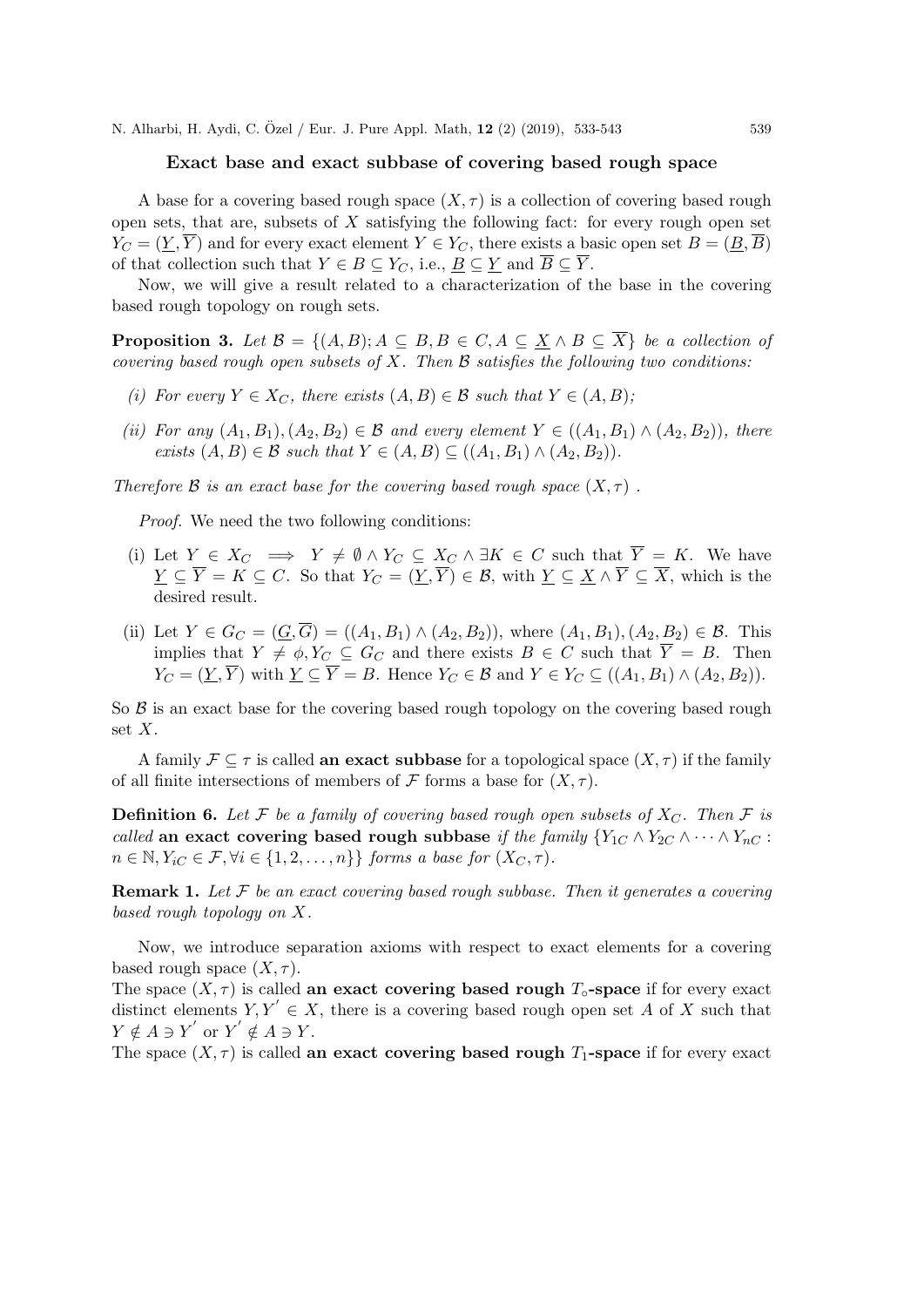distinct elements  $Y, Y' \in X$ , there are two covering based rough open sets A and B of X such that  $Y \notin A \ni Y'$  and  $Y' \notin B \ni Y$ .

The space  $(X, \tau)$  is called an exact covering based rough  $T_2$ -space if for every exact distinct elements  $Y, Y' \in X$ , there are two disjoint covering based rough open sets A and B of X such that  $Y \notin A \ni Y'$  and  $Y' \notin B \ni Y$ .

Note that, there is no exact rough  $T_1$ -space. Also, there is no covering based rough  $T_1$ -space. This is true only in the case that the rough set X is a singleton and this singleton is a class, since exact elements are subset of each other.

# Continuous, closed, open and homeomorphism mappings

Here, we will define covering based rough continuous maps between two covering based rough topological spaces.

**Definition 7.** Let  $(U, C)$  be a covering based approximation space and  $f : U \to U$  be a map. Assume that  $X, Y$  are covering based rough topological spaces over U. Then the restriction of f from X to Y is a covering based rough continuous map, if the pre image of every  $V \subseteq Y$ , which is a covering based rough open (resp. closed) set in Y, gives a subset of X being a covering based rough open (resp. closed) in X.

**Definition 8.** Let  $(U, C)$  and  $(V, C')$  be a covering based approximation spaces such that  $X \subseteq U$  and  $Y \subseteq V$ . Consider the two rough topological spaces  $(X, \tau)$ ,  $(Y, \tau')$ . A mapping f from X to Y is called a covering based rough continuous if  $f^{-1}(B) \in \tau$  for any covering based rough open (resp. closed) set  $B \subseteq Y$ . That is, if the inverse image of any subset B of Y being covering based rough open (resp. closed) subset of Y is a subset of X such that  $f^{-1}(B) \in \tau$ .

Now, we define the concept of a covering based rough closed (resp. open) map. A covering based rough continuous map  $f : X \to Y$  is called a **covering based rough** closed (resp. open), if for every covering based rough closed (resp. open) set  $A \subset X$ , the image  $f(A)$  is a covering based rough closed (resp. open) in Y. A covering based rough map, which is both covering based rough closed and covering based rough open, is called a covering based rough clopen map.

A covering based rough continuous map  $f: X \to Y$  is called a homeomorphism if f maps X onto Y in a one-to-one way and the inverse map  $f^{-1}$  of Y to X is a covering based rough continuous map. We say that two covering based rough topological spaces  $X$ and Y are homeomorphic if there exists a homeomorphism of X onto Y. Also, a covering based rough homeomorphism is always an isomorphism, but the converse may be not true.

If there is a covering based rough homeomorphism from  $X$  into  $Y$ , then there is oneto-one corresponding between lower (resp. upper) approximations. Then we can say there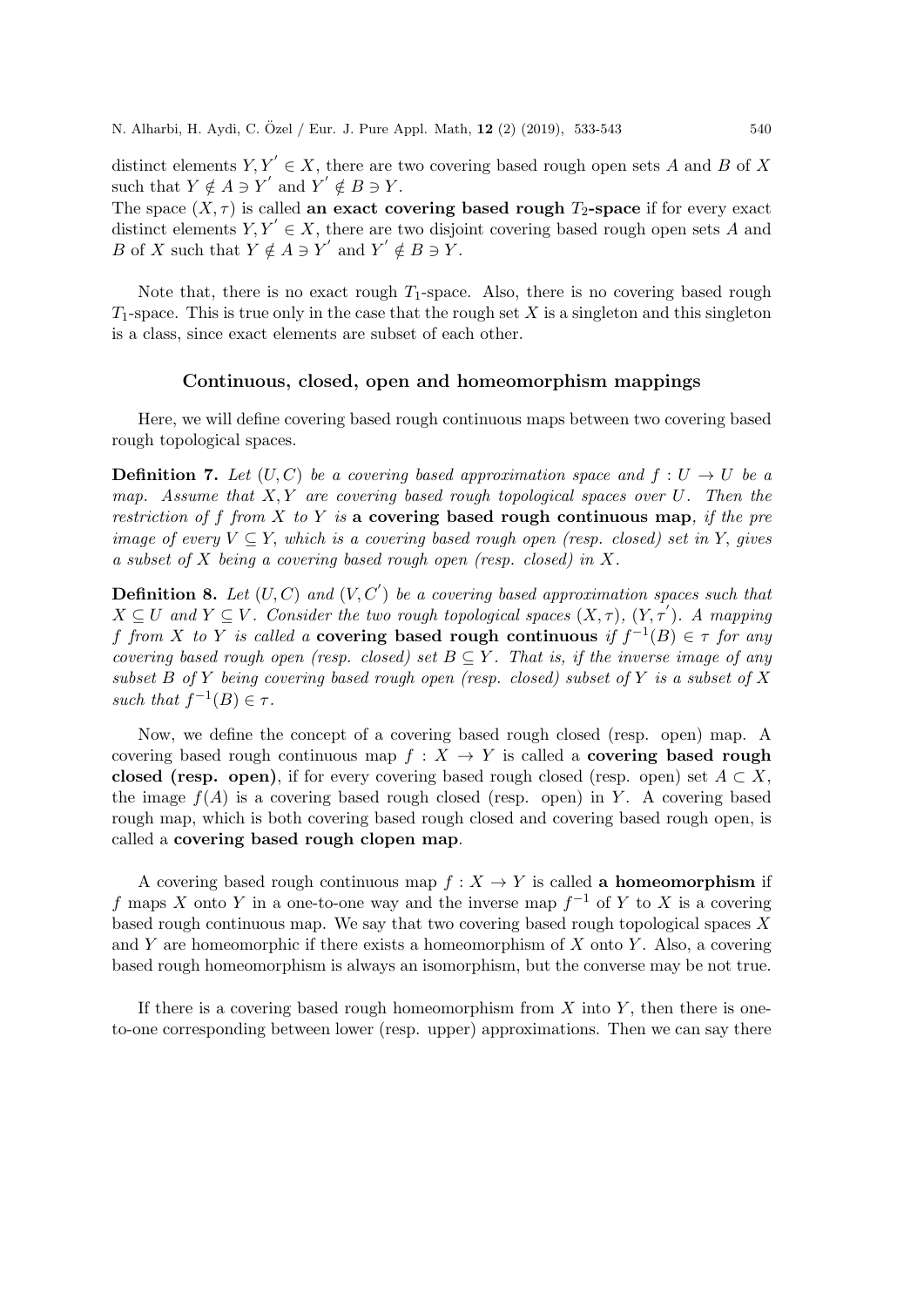exist isomorphisms  $f_l$  and  $f_u$  such that  $f_l : \underline{X} \to \underline{Y}$  and  $f_u : X \to Y$ .

If there are lower and upper isomorphisms  $f_l: \underline{X} \to \underline{Y}$  and  $f_u: \overline{X} \to \overline{Y}$ , then the pair  $f = (f_l, f_u)$  is not always a homomorphism from X to Y.

# The Product of covering based rough topologies

Let U and V be non-empty universes and let C and D be a covering of U and V such that C and D satisfy the approximation condition. Let  $(X, \tau_C)$  and  $(Y, \tau_D)$  be covering based rough topologies. Consider the product cartesian of  $C$  and  $D$  as follows:

$$
C \times D = \{ l \times k : l \in C, k \in D \}.
$$

Let x, y be two representative elements of l and  $x', y'$  be two representative elements of k. Then  $(x, x'), (y, y'), (x, y'), (y, x')$  are representative elements of  $l \times k$ . So that,  $C \times D$ satisfies the approximation condition.

In addition, assume that for every  $A_C \times A_D$ ,  $B_C \times B_D \subseteq C \times D$  such that  $A_C \times A_D \subseteq$  $B_C \times B_D$ , there exists a set  $X \times Y \subseteq U \times V$  with  $A_C \times A_D = X \times Y$  and  $B_C \times B_D = \overline{X \times Y}$ . Now, suppose that  $X \times Y \subseteq U \times V$ . Then define

- (i)  $X \times Y = \{l \times k \in C \times D : l \times k \subseteq X \times Y\};$
- (ii)  $\overline{X \times Y} = \{l \times k \in X \times Y : l \times k \wedge X \times Y \neq \phi\};$
- (iii)  $BN(X \times Y) = \overline{X \times Y} X \times Y$ .

Let  $A, B \subseteq U \times V$ . We can define the union, the intersection and the complement of two sets in  $U \times V$  as follows:

- (i)  $A \vee B = (A \vee B, \overline{A} \vee \overline{B});$
- (ii)  $A \wedge B = (A \wedge B, \overline{A} \wedge \overline{B})$ ;
- (iii)  $A' = (C \times D \setminus \overline{A}, C \times D \setminus \underline{A}).$

**Definition 9.** Let  $X \subseteq U$  and  $Y \subseteq V$  such that  $(X, \tau_C)$  and  $(Y, \tau_D)$  are covering based rough topological spaces on the coverings C and D, respectively. Then the set  $\{A \times B :$  $A \in \tau_C, B \in \tau_D$  is a base for the product covering based rough topology  $X \times Y$  on  $C \times D$ .

Now, let W be a covering based rough open set in the product topology  $\tau_{X\times Y}$ . Consider the pair  $(X_1, X_2) \in W$ , where  $X_1, X_2$  are exact elements in X and Y, respectively. So there exist  $W_X \in \tau_X$  and  $W_Y \in \tau_Y$  such that  $X_1 \in W_X$  and  $X_2 \in W_Y$ . This implies that  $X_1 \neq \emptyset \neq X_2$  and  $X_1 \subseteq_C W_C$ ,  $X_2 \subseteq_D W_Y$ . Then  $\exists K_C \in C, K_D \in D$  with  $\overline{X_1} = \{K_C\}$  and  $\overline{X_2} = \{K_D\}$ . Hence  $(X_1, X_2) \neq \emptyset$  and  $X_1 \times X_2 \subseteq_{C \times D} W$ . There exists  $K_C \times K_D \in C \times D$ with  $\overline{W} = \{K_C \times K_D\}$ . We can then write  $(X_1, X_2) \in W_X \times W_Y \subseteq W$ , where  $W_X \times W_Y$ is a covering based rough basic open set.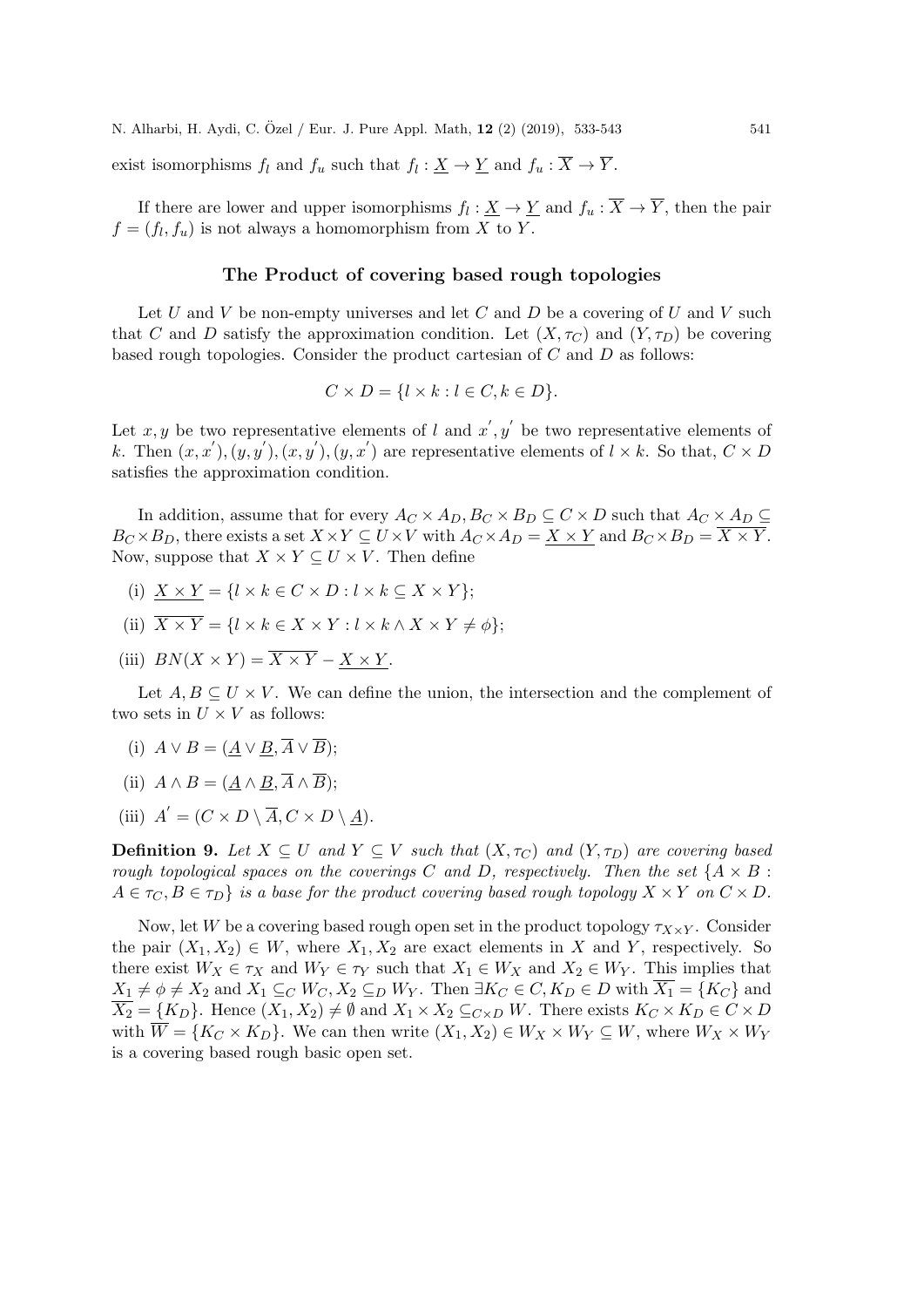**Remark 2.** Consider the product covering based rough topology  $X \times Y$  on  $C \times D$ . Let  $A \subset X$  and  $B \subset Y$ . Then

(i) 
$$
rint(A \times B) = cint(A) \times cint(B);
$$

(ii)  $ccl(A \times B) = ccl(A) \times ccl(B)$ .

#### Properties of Covering Based Rough Topology

Let  $(U, C)$  be a covering approximation space. Suppose that X and Y are rough subsets of U such that  $Y \subseteq X$ . Consider the covering based rough topology  $(X, \tau)$ . We generalize the definition of density from classical rough topology to covering based rough topology.

**Definition 10.** The rough subset Y of X is **dense** in the covering based rough topology  $(X, \tau)$ , if the upper approximation of Y is equal to the upper approximation of X, i.e.,  $\overline{X} = \overline{Y}$ .

# Generating Covering Based Rough Topology

Let X be a subset of the universe U such that the covering based rough set of X is  $X_C = (\underline{X}, \overline{X})$ . Let O be a family of subsets of  $X_C$  that satisfies the base conditions.

**Definition 11.** The set  $\tau$  consisting of all possible unions of members of  $\mathcal{O}$  together with  $\emptyset_C = (\emptyset, \emptyset)$  is called a generating covering based rough topology and we write  $\tau = <\mathcal{O}$ , where  $\mathcal O$  is the base of  $\tau$ .

Now, let  $\tau_1 = \langle \mathcal{O}_1 \rangle$  and  $\tau_2 = \langle \mathcal{O}_2 \rangle$  be two generating covering based rough topologies on the rough set  $X_C$ . Then we say that  $\tau_1$  is coarser than  $\tau_2$  or  $\tau_2$  is finer than  $\tau_1$  and write  $\tau_1 \subseteq \tau_2$  if and only if for every  $A_C \in \tau_1$  and for every  $Y \in A_C$ , there exists  $B \in \mathcal{O}_2$  such that  $Y \in B \subseteq A_C$ . In addition, we write  $\tau_1 = \tau_2$  if and only if for every  $A_C \in \tau_1, B_C \in \tau_2, Y \in A_C$  and  $Y' \in B_C$ , there exist  $K \in \mathcal{O}_1$  and  $K' \in \mathcal{O}_2$  such that  $Y \in K' \subseteq A_C$  and  $Y' \in K \subseteq B_C$ .

## Covering Based Nano Space

In this section, we extend the definition of classical nano topology to include a rough set  $X$  determined by a covering  $C$ .

Let  $(U, C)$  be a covering based approximation space. Similarly, we define the covering based rough set  $X \subseteq U$  as  $X = (\underline{X}, \overline{X}, BN(X))$ . If  $Y \subseteq X$ , then  $\underline{Y} \subseteq \underline{X}, \overline{Y} \subseteq \overline{X}$  and  $BN(Y) \subseteq BN(X)$ . Now, we are constructing a nano topology on the covering based rough topology.

**Definition 12.** Let  $(U, C)$  be an approximation space and  $\tau$  be the family of all rough subsets of  $X = (X, \overline{X}, BN(X))$  satisfying the following conditions:

(i)  $X, \emptyset \in \tau$ ;